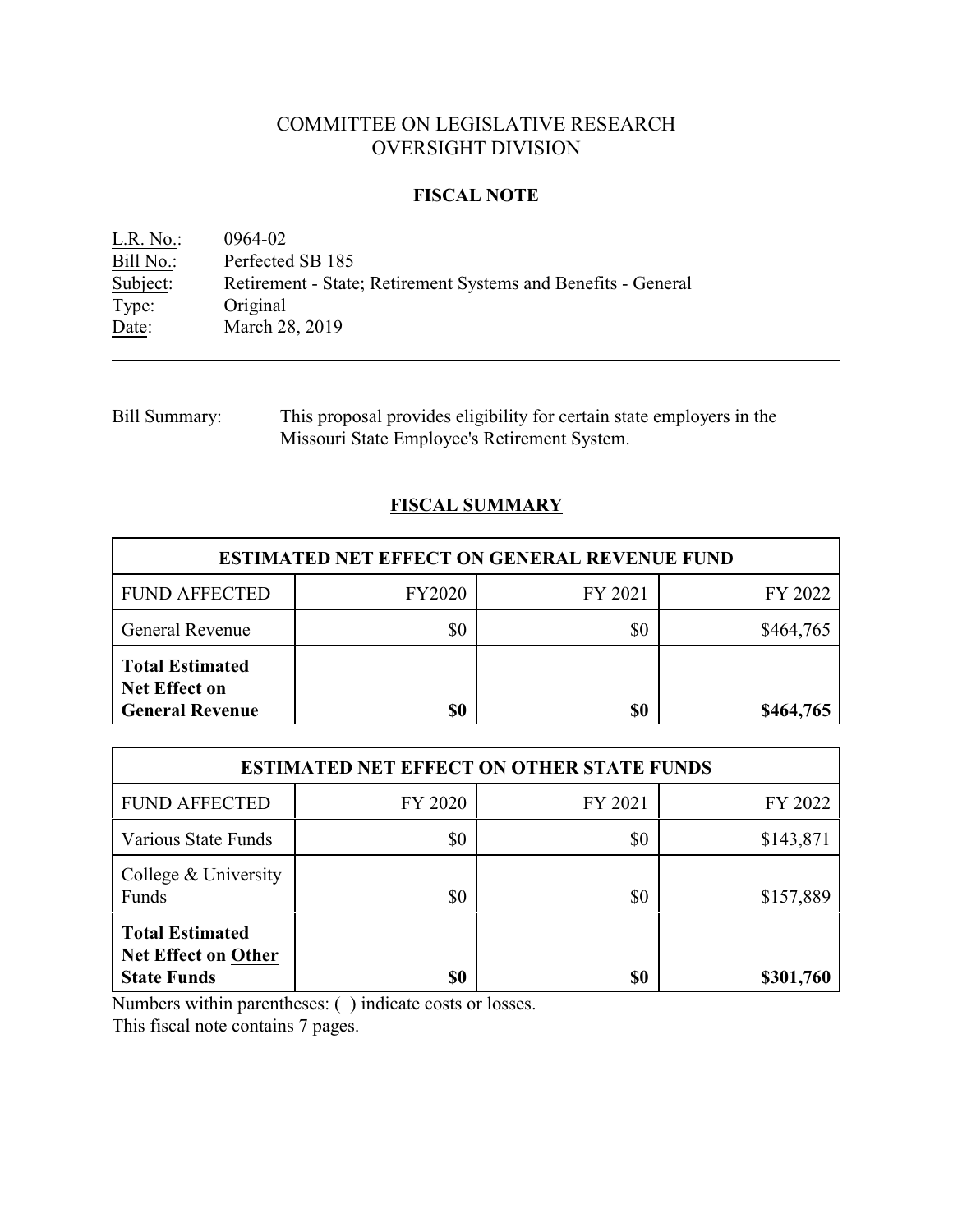L.R. No. 0964-02 Bill No. Perfected SB 185 Page 2 of 7 March 28, 2019

| <b>ESTIMATED NET EFFECT ON FEDERAL FUNDS</b>                               |         |         |           |  |
|----------------------------------------------------------------------------|---------|---------|-----------|--|
| <b>FUND AFFECTED</b>                                                       | FY 2020 | FY 2021 | FY 2022   |  |
| Various Federal<br>Funds                                                   | \$0     | \$0     | \$173,271 |  |
| <b>Total Estimated</b><br><b>Net Effect on All</b><br><b>Federal Funds</b> | \$0     | \$0     | \$173,271 |  |

| <b>ESTIMATED NET EFFECT ON FULL TIME EQUIVALENT (FTE)</b>    |         |         |         |  |
|--------------------------------------------------------------|---------|---------|---------|--|
| <b>FUND AFFECTED</b>                                         | FY 2020 | FY 2021 | FY 2022 |  |
|                                                              |         |         |         |  |
|                                                              |         |         |         |  |
| <b>Total Estimated</b><br><b>Net Effect on</b><br><b>FTE</b> |         |         |         |  |

[9](file:///|//checkbox.wcm) Estimated Net Effect (expenditures or reduced revenues) expected to exceed \$100,000 in any of the three fiscal years after implementation of the act.

| <b>ESTIMATED NET EFFECT ON LOCAL FUNDS</b> |         |         |         |  |
|--------------------------------------------|---------|---------|---------|--|
| I FUND AFFECTED                            | FY 2020 | FY 2021 | FY 2022 |  |
| Local Government                           | \$0     | \$0     |         |  |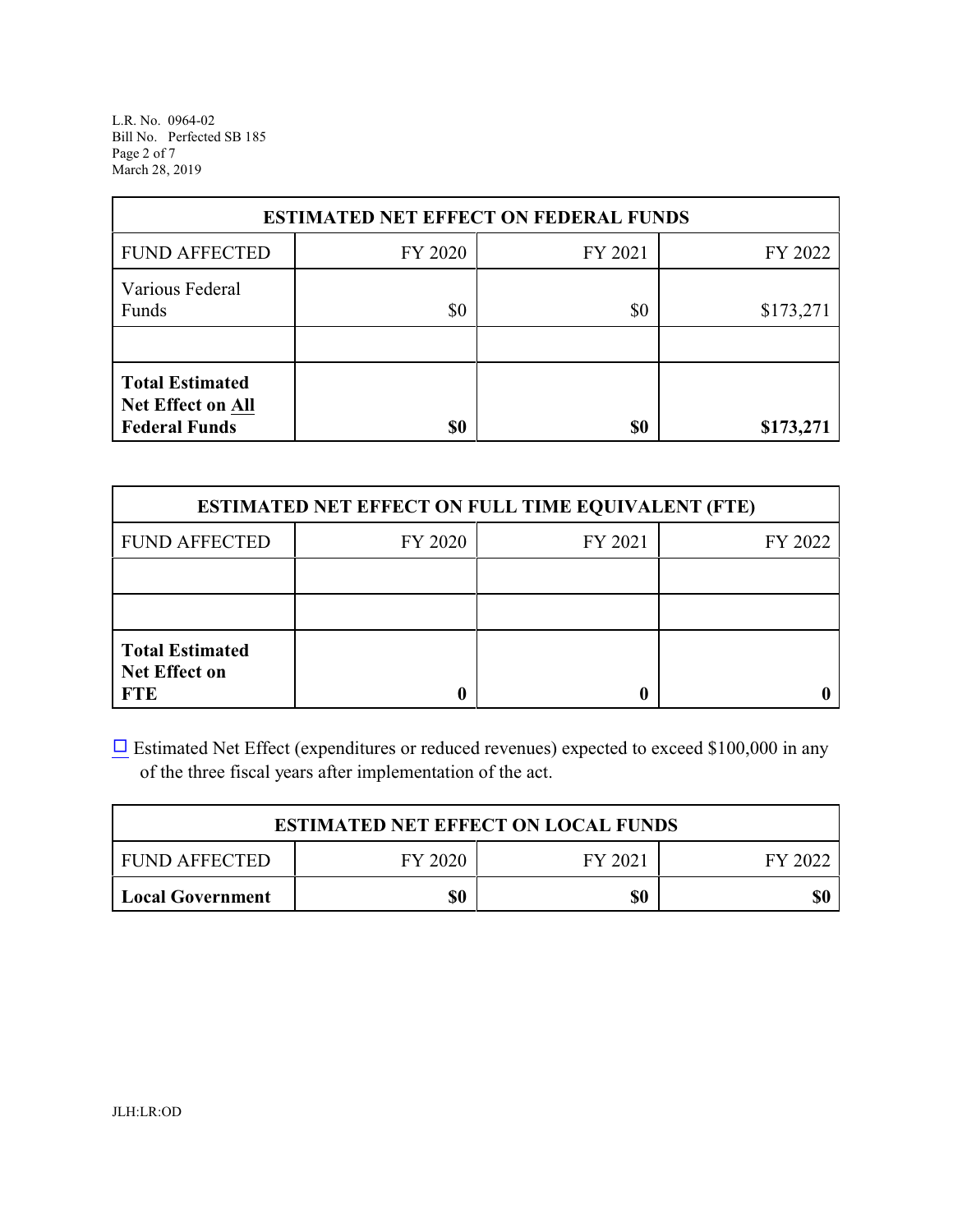L.R. No. 0964-02 Bill No. Perfected SB 185 Page 3 of 7 March 28, 2019

## **FISCAL ANALYSIS**

### ASSUMPTION

Officials from the **Missouri State Employees' Retirement System (MOSERS)** assume the proposal, if enacted, would allow for continued employer eligibility in the Missouri State Employees' Retirement System (MOSERS) for the Missouri Housing Development Commission (MHDC) and the Environmental Improvement and Energy Resources Authority (EIERA). It is important to note that in addition to these proposed provisions, both MHDC and EIERA would also need to receive state appropriations as criteria to participate in MOSERS.

### Background:

Legislation passed in 2000 and 2001 require an employer that is a "body corporate or politic" to have express statutory language that provides eligibility for MOSERS coverage. In the course of review of an unrelated issue, MOSERS recently discovered in Chapters 215 and 260 covering MHDC and EIERA, respectively, that each was created as a "body corporate or politic," but no express statutory language provides for MOSERS coverage for these employers and their employees. MOSERS research yielded no evidence that the General Assembly specifically intended to exclude MHDC and EIERA as MOSERS-covered employers. In fact, based on subsequent legislative activity, it appears the General Assembly assumed MHDC and EIERA were so covered.

The MOSERS Board of Trustees held a special board meeting in 2018 relative to this topic and concluded that it has no alternative but to terminate participation by these employers and employees no later than August 31, 2019 unless curative legislation is passed by the General Assembly during the 2019 legislative session.

#### Fiscal Impact:

Both MHDC and EIERA were included in MOSERS' most recent annual actuarial valuation for year ended June 30, 2018. As such, the passage of this proposal would not have a fiscal impact on MOSERS. Without the passage of curative legislation, any unfunded actuarial accrued liabilities associated with these employers will be dispersed through the other MOSERS-covered employers.

The projected FY 2020 MOSERS employer contributions for Environmental Improvement and Energy Resources Authority (EIERA) are \$71,063 and the Missouri Housing Development Commission (MHDC) is \$1,328,840 for a total of \$1,399,903. Approximately 33% of this annual contribution (\$457,846) would pay the normal cost of buying one year of service for the active members. The additional 67% (\$942,057 - annually) would fund the payment on the Unfunded Actuarial Accrued Liability (UAAL). In the future, if there are no eligible employees at these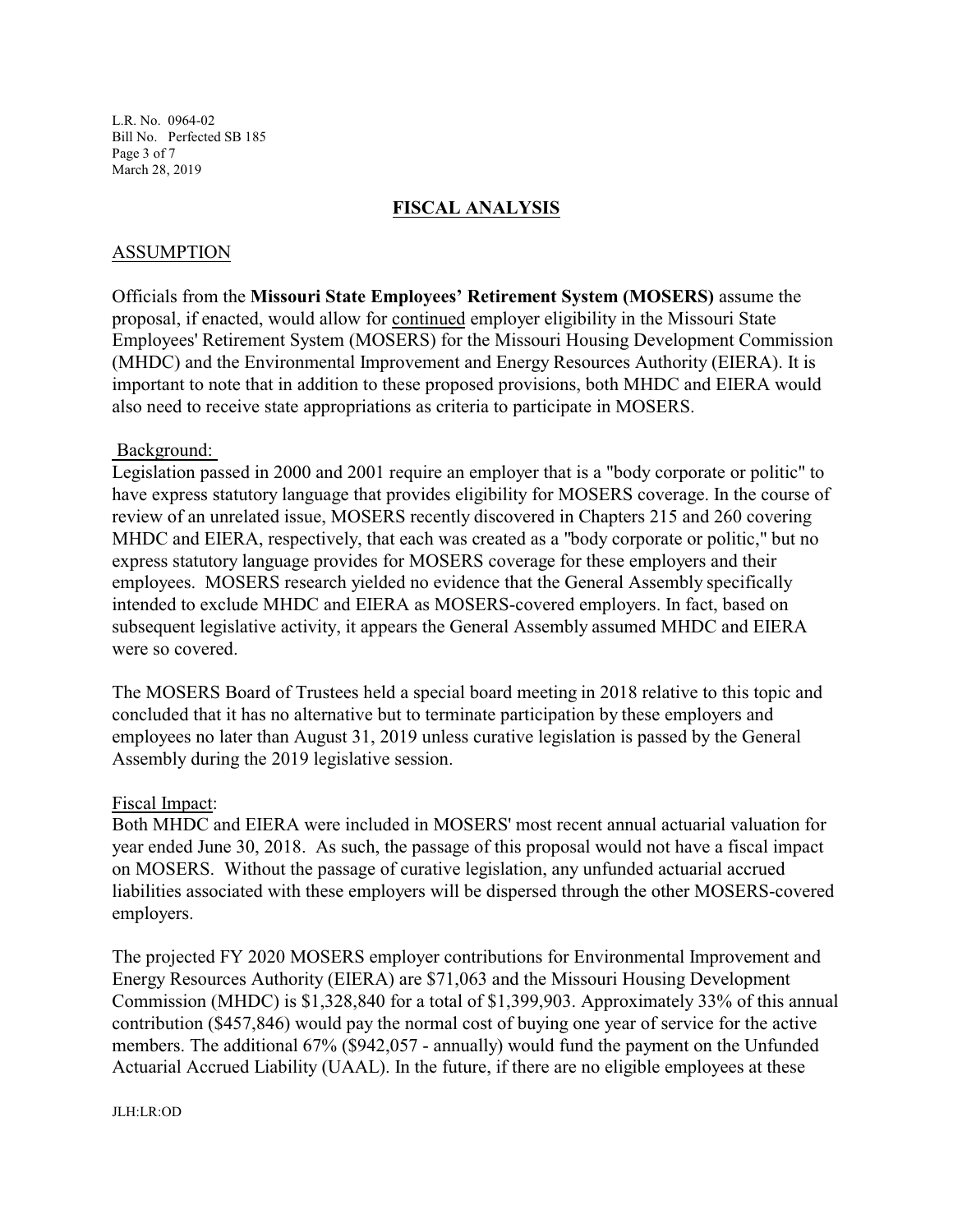L.R. No. 0964-02 Bill No. Perfected SB 185 Page 4 of 7 March 28, 2019

## ASSUMPTION (continued)

employers (EIERA & MHDC), the normal cost portion would be saved by these two employers and the UAAL portion would be spread to the other MOSERS-covered employers. Approximately 83% of the UAAL payment amount, if spread to other employers, would result in the State of Missouri, as the largest MOSERS-covered employer, being charged \$781,907. *These numbers are based upon projected payroll from FY 2018 figures and do not reflect changes in employee demographics, payroll, and plan experience that will occur over time.* 

Officials from **Joint Committee on Public Employees' Retirement (JCPER)** assume the proposal has no direct fiscal impact to JCPER. JCPER assumes such provisions would not create a "substantial proposed change" in future plan benefits as defined in Section 105.660(10).

Officials from **Department of Economic Development - Missouri Housing Development Commission (DED-MHDC)** and **Department of Natural Resources - Environmental Improvement and Energy Resources Authority (DNR-EIERA)** each assume the proposal will have no fiscal impact on their respective organizations.

**Oversight** assumes this proposal would allow MHDC and EIERA to continue participating and paying employer contributions into MOSERS. This would result in a savings to other state agencies that may otherwise be required to increase their employer contributions to cover the unfunded actuarial accrued liability (UAAL) portion no longer paid by MHDC and EIERA.

Oversight assumes this proposal would result in a savings to MHDC and EIERA; however; MHDC and EIERA are not considered state entities; therefore, Oversight will not reflect a fiscal impact to their organizations.

Based on the fund break out in TAFP CCS SCS HCS HB 2005, Oversight will split the \$781,907 in cost avoidance estimated by MOSERS as follows:

- 59.44% to General Revenue (\$781,907 x 59.44% = \$464,765)
- 22.16% to Federal Funds  $($781,907 \times 22.16\% = $173,271)$
- 18.40% Various State Funds  $(\$781,907 \times 18.40\% = \$143,871)$

In addition, Oversight notes MOSERS estimated 83% of the UAAL would be saved by the State of Missouri. Oversight assumes 16.76% would be saved by colleges and universities (16.76% x  $$942,057 = $157,889$ ).

Oversight notes the MOSERS board must terminate participation by these employers and employees no later than August 31, 2019 (FY 2020). Based on information from the MOSERS

JLH:LR:OD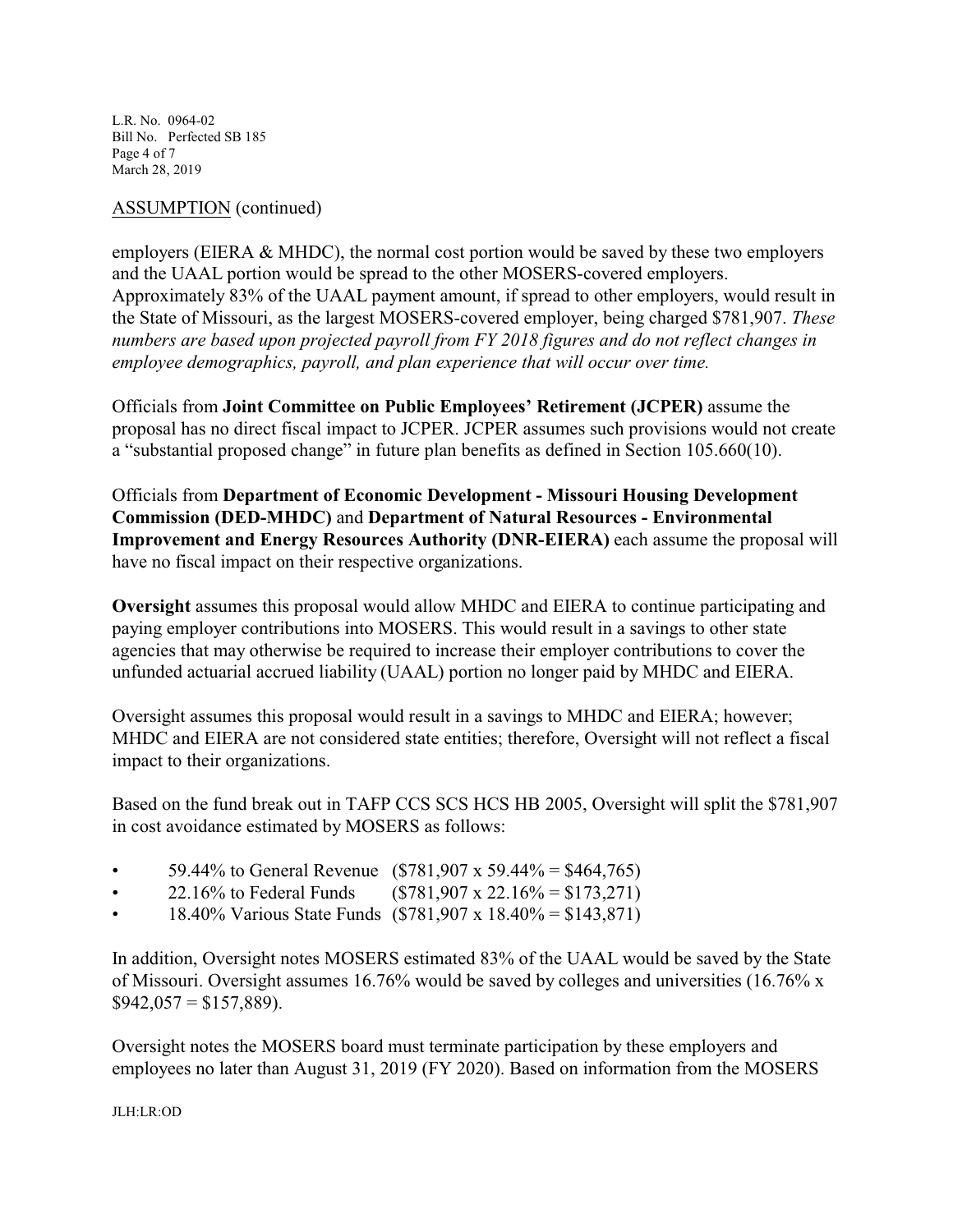L.R. No. 0964-02 Bill No. Perfected SB 185 Page 5 of 7 March 28, 2019

### ASSUMPTION (continued)

Actuarial Report, Oversight notes the actuarial valuation for FY 2021 would occur as of June 30, 2019, potentially before the termination of the employees and employers. Therefore, Oversight assumes EIERA and MHDC employees and employers would be included in the MOSERS employer contribution rate estimates for FY 2020 and FY 2021 and this proposal would not impact the affected funds until FY 2022 and for future fiscal years until the UAAL portion is paid off.

| FISCAL IMPACT - State Government                                         | FY 2020<br>$(10 \text{ Mo.})$ | FY 2021    | FY 2022          |
|--------------------------------------------------------------------------|-------------------------------|------------|------------------|
| <b>GENERAL REVENUE</b>                                                   |                               |            |                  |
| Cost Avoidance - UAAL portion of the<br>employer contribution that would |                               |            |                  |
| continue to be paid by EIERA & MHDC                                      | \$0                           | \$0        | \$464,765        |
| <b>ESTIMATED NET EFFECT ON</b>                                           |                               |            |                  |
| <b>GENERAL REVENUE</b>                                                   | <u>\$0</u>                    | <u>\$0</u> | \$464,765        |
| <b>VARIOUS STATE FUNDS</b>                                               |                               |            |                  |
| Cost Avoidance - UAAL portion of the<br>employer contribution that would |                               |            |                  |
| continue to be paid by EIERA & MHDC                                      | \$0                           | \$0        | \$143,871        |
| <b>ESTIMATED NET EFFECT ON</b>                                           |                               |            |                  |
| <b>VARIOUS STATE FUNDS</b>                                               | <u>\$0</u>                    | <u>\$0</u> | <u>\$143,871</u> |
| <b>COLLEGE &amp; UNIVERSITY FUNDS</b>                                    |                               |            |                  |
| Cost Avoidance - UAAL portion of the<br>employer contribution that would |                               |            |                  |
| continue to be paid by EIERA & MHDC                                      | \$0                           | \$0        | \$157,889        |
| <b>ESTIMATED NET EFFECT ON</b>                                           |                               |            |                  |
| <b>COLLEGE &amp; UNIVERSITY FUNDS</b>                                    | \$0                           | \$0        | \$157,889        |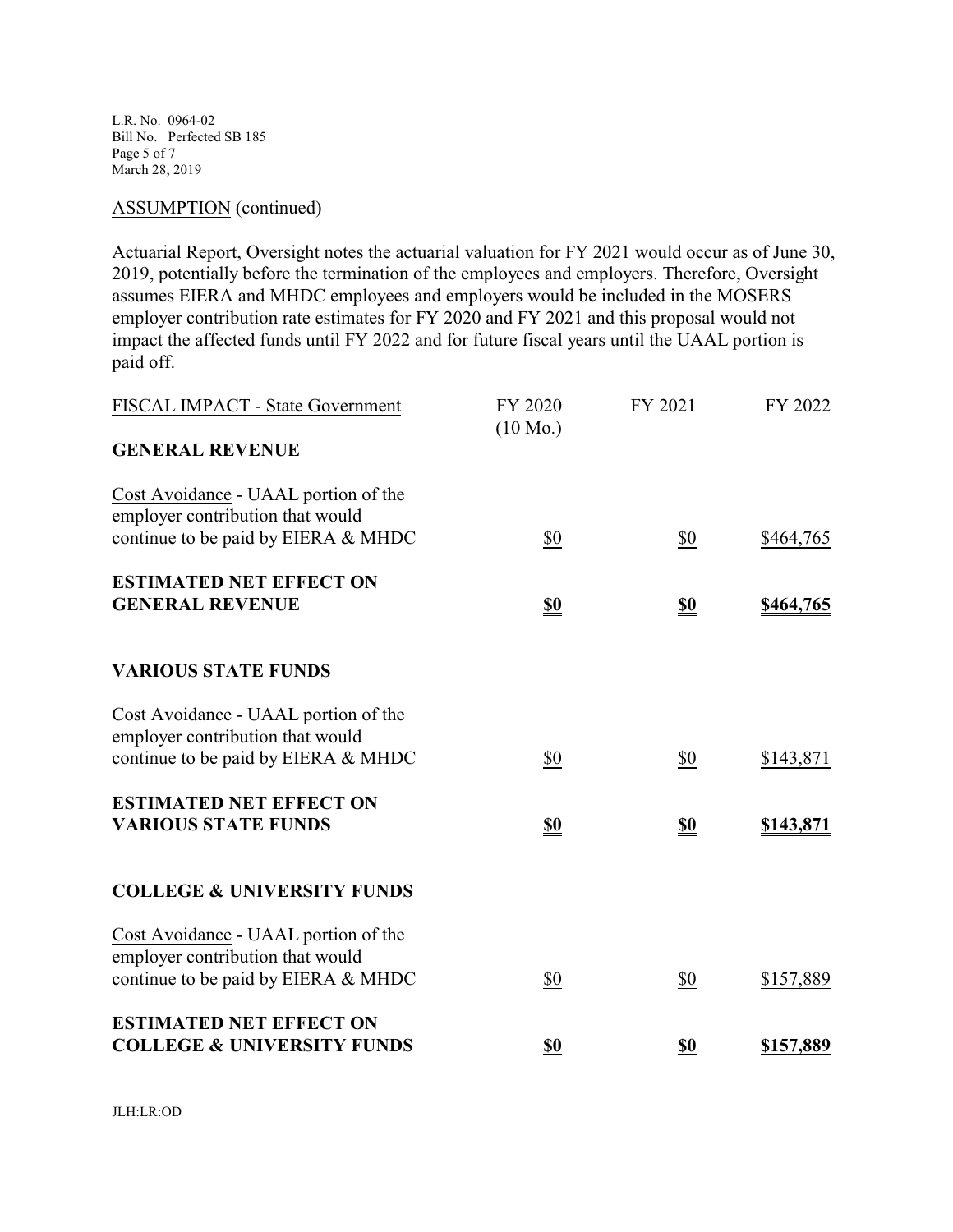L.R. No. 0964-02 Bill No. Perfected SB 185 Page 6 of 7 March 28, 2019

| FISCAL IMPACT - State Government<br>Continued                                                                   | FY 2020<br>$(10 \text{ Mo.})$ | FY 2021           | FY 2022          |
|-----------------------------------------------------------------------------------------------------------------|-------------------------------|-------------------|------------------|
| <b>FEDERAL FUNDS</b>                                                                                            |                               |                   |                  |
| Cost Avoidance - UAAL portion of the<br>employer contribution that would<br>continue to be paid by EIERA & MHDC | \$0                           | $\underline{\$0}$ | \$173,271        |
| <b>ESTIMATED NET EFFECT ON</b><br><b>VARIOUS STATE FUNDS</b>                                                    | <u>\$0</u>                    | <u>\$0</u>        | <u>\$173,271</u> |
| FISCAL IMPACT - Local Government                                                                                | FY 2020<br>$(10 \text{ Mo.})$ | FY 2021           | FY 2022          |
|                                                                                                                 | <u>\$0</u>                    | <u>\$0</u>        | <u>so</u>        |

## FISCAL IMPACT - Small Business

No direct fiscal impact to small businesses would be expected as a result of this proposal.

## FISCAL DESCRIPTION

This bill makes all employees of the Missouri Housing Development Commission and of the Environmental Improvement Energy Resource Authority eligible for membership in the Missouri State Employees' Retirement System. This act provides eligibility for all employees of the Missouri Housing Development Commission and of the Environmental Improvement Energy Resource Authority for membership in the Missouri State Employees' Retirement System.

This legislation is not federally mandated, would not duplicate any other program and would not require additional capital improvements or rental space.